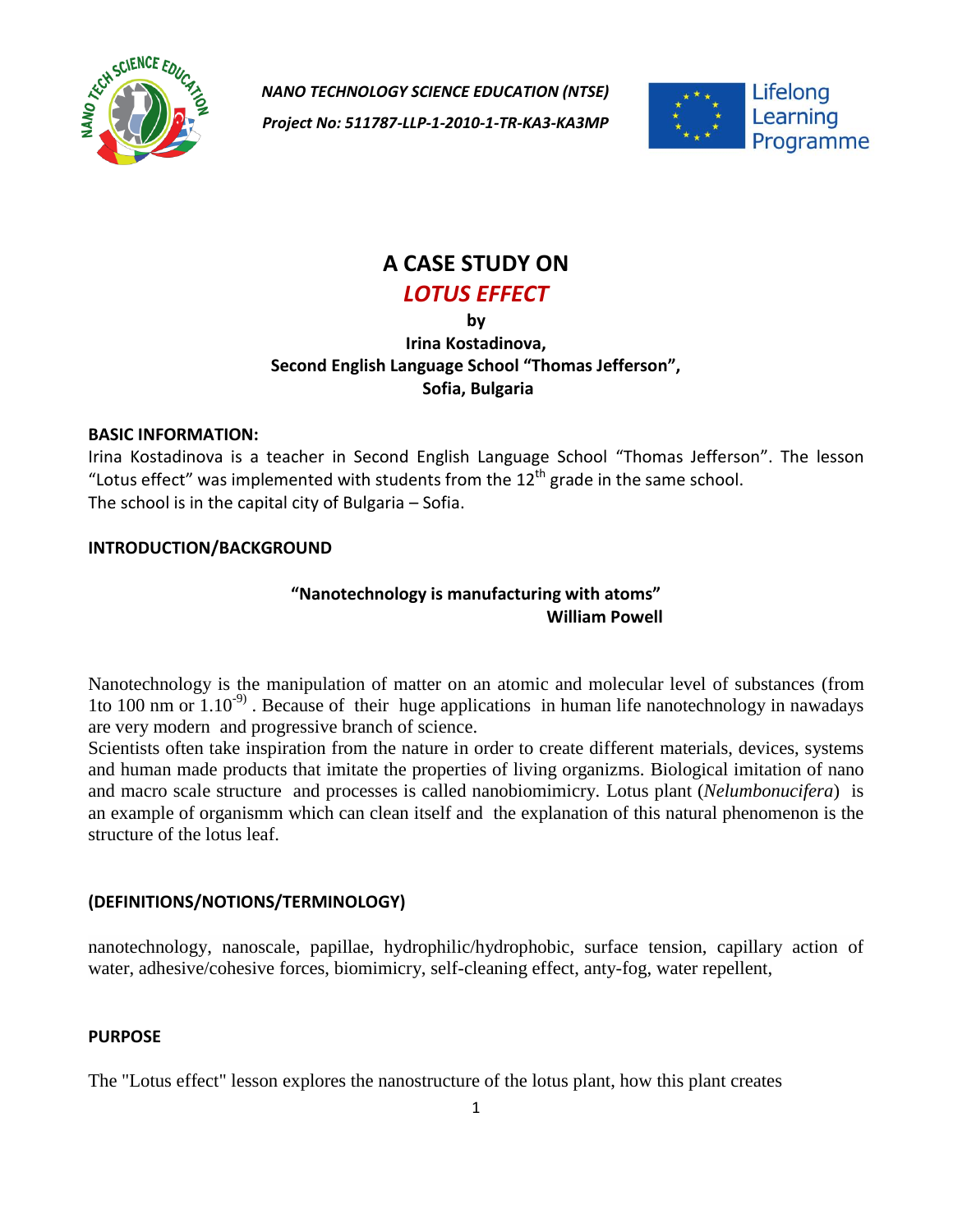

*Project No: 511787-LLP-1-2010-1-TR-KA3-KA3MP*



and uses hydrophobic surfaces in nature and how engineers have created human-made products that mimic the properties of these natural surfaces Students are introduced to hydrophobic surfaces by participating in hands-on activities.

#### **OBJECTIVES**

- 1. To learn about properties of lotus leaves
- 2. To link science lessons with the process of self-cleaning
- 3. To learn about applications of nanotechnology in the context of lotus effect
- 4. To describe cohesive and adhesive forces and their effect on water

#### **The proposed activities allow students to:**

- To understand what is this nanotechnology.
- To understand how big nanoparticles are.
- To understand how the Lotuss effect is connected to the very high water repellence or superhydrophobicity ot the lotus leaf.
- To understand the natural mechanism of the Lotus Effect
- To understand the term "biomimicry" and its relation with nanotechnological

## applications

- To understand that surface tension of water is the reason for forming droplets and the properties of the contact surface causes the extension of deformation in the spherical shape of the droplets.
	- To comprehend that water is the liquid that wets only certain solids
	- To understand the natural mechanism of self-cleaning-
	- To comprehend the relationship between surface properties and self-cleaning

#### **LEARNING RESULTS**

After this lesson my students know more about:

- Nanostructure of the lotus plant;
- How this palnt creates and uses hydrophobic structure in nature
- How engineers created human-made products that are similar to the properties of these natural surfaces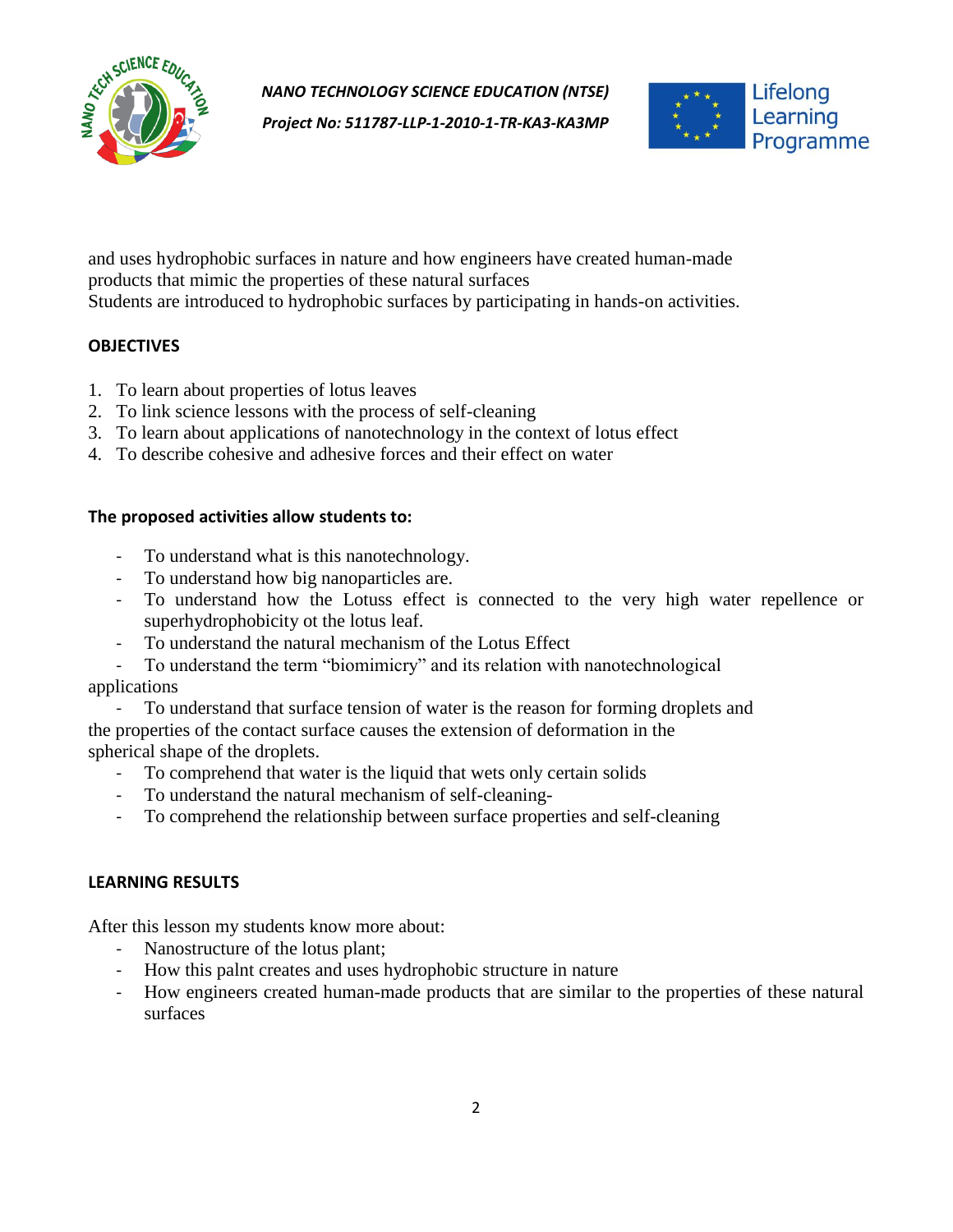

*Project No: 511787-LLP-1-2010-1-TR-KA3-KA3MP*



#### **CLASSROOM MANAGEMENT & SEQUENCE OF EVENTS**

**Target Group** Students in 12 grade (18 years old) **Duration** 90 minutes **Subject Areas** Biology and Health Education **Class Preparations:** Preparing the materials needed in activities . Designing the room to watch the experiment videos. **Form of organization**: grops, individual (frontal) **Methods**: conversation, explanation, discission, observation, experiments -exercise

**Introduction** *-* Students were informed of the main goals of project - Nano Technology Science Education /NTSE/

- **1.** Providing the students the text on "Lotus Effect" in their folders and asking them to read it.
- **2.** Asking the following question about the text.
- Why Lotus is so interesting plant for scientists?
- How the lotus surface is represented on the text?
- Can you explain the structure of the lotus leaf in microscopic level?

- To understand better the physical phenomenon –lotus effect- lets remember What we already know about water-walking insects?

- **3.** Demonstration of floating needle.
- **4.** Scentific explanation of surface tention.
- **5.** Demonstration of capillary action of water (cohesive/adhesiveforses)
- **6**. Demonstration of soap molecules action (hydrophilic and hydrophobic side of molecule)
- **7.** What happens when water is dropped on the lotus leaf?
- **8.** What applications might have been developed by engineers inspired by Lotus effect?

**9.** Biomimicry – imitation of the nature.

## **Activity 1**

Watching Videos 1 and 2 in order tudents to understand the lotus effect. Discussing the structure of the leaves and their self-cleaning and hydrophobic properties

## **Activity 2**

Examination (with the help of optical microscope) of the surface of different leaves and their properties to repel water and mud.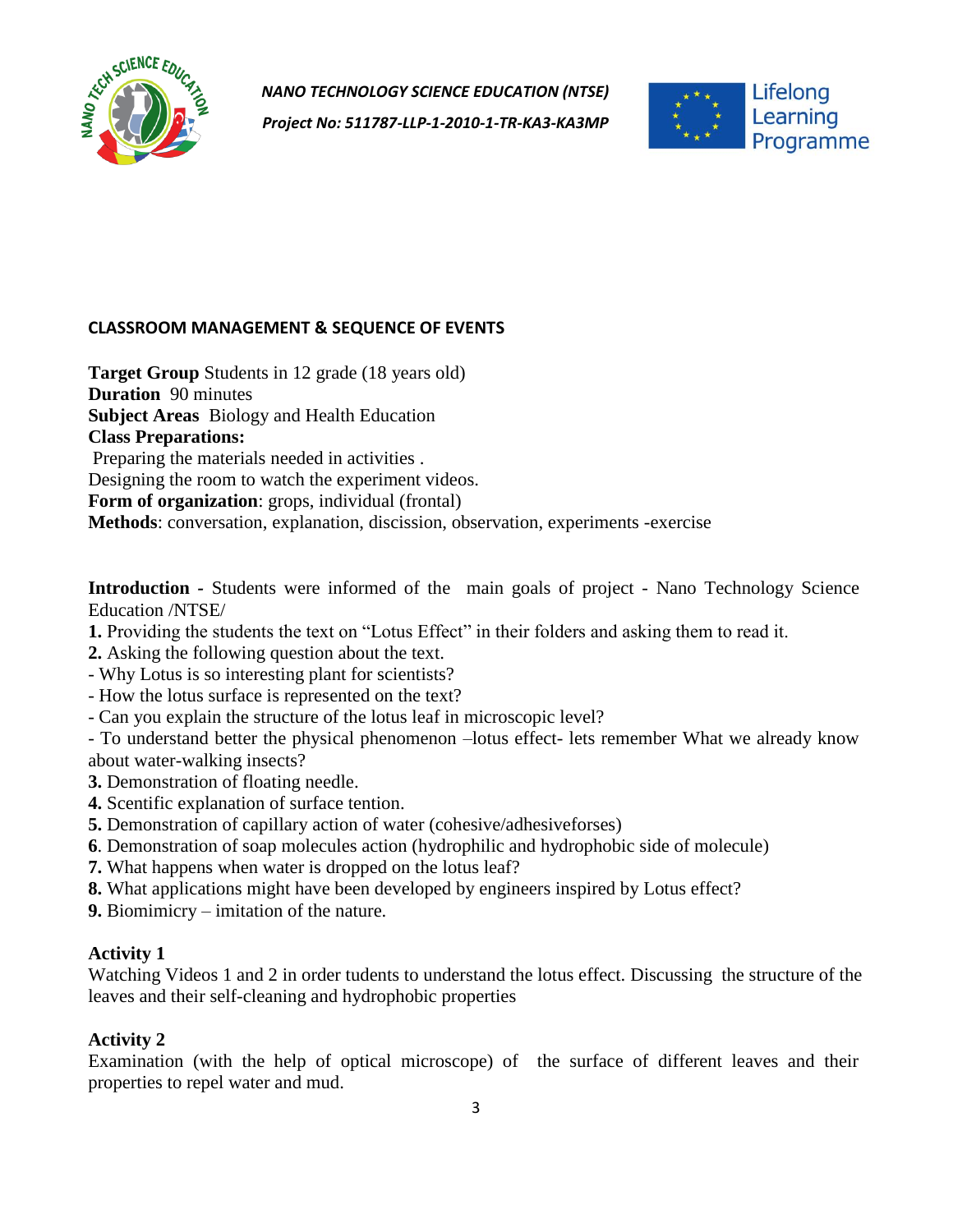

*Project No: 511787-LLP-1-2010-1-TR-KA3-KA3MP*



#### **Activity 3.**

Observation of the action of anti-fog and water repellnt spray on glass

#### **MATERIALS and RESOURCES**

- Folder for each working place with Students' Guidelines in it;
- Activity materials: different types of leaves; glasses with water and oil; niedles, capillaries (glass tubes); plastic cups with soil and flour; pipettes and droppers; paper towels; microscope; anti-fog and water repellent spray
- Experiment videos

#### **ASSESSMENT SUGESTIONS**

- Student worksheet
- Student quiz

*name……………………………………………………….class……………………№……*

*Biology and Health Education – 12.Grade*

## *WORKSHEET*

## **Lotus effect**

#### **EVALUATION**

#### **Task: Fill in the blanks with appropriate expressions**. (5 minutes)

**a**. …………………… molecules tend to be non-polar and, thus, prefer other neutral molecules and non-polar solvents.

**b**. …………………….. is the imitation of the nature.

**c**. One of the remarkable organisms which can clean itself is.............................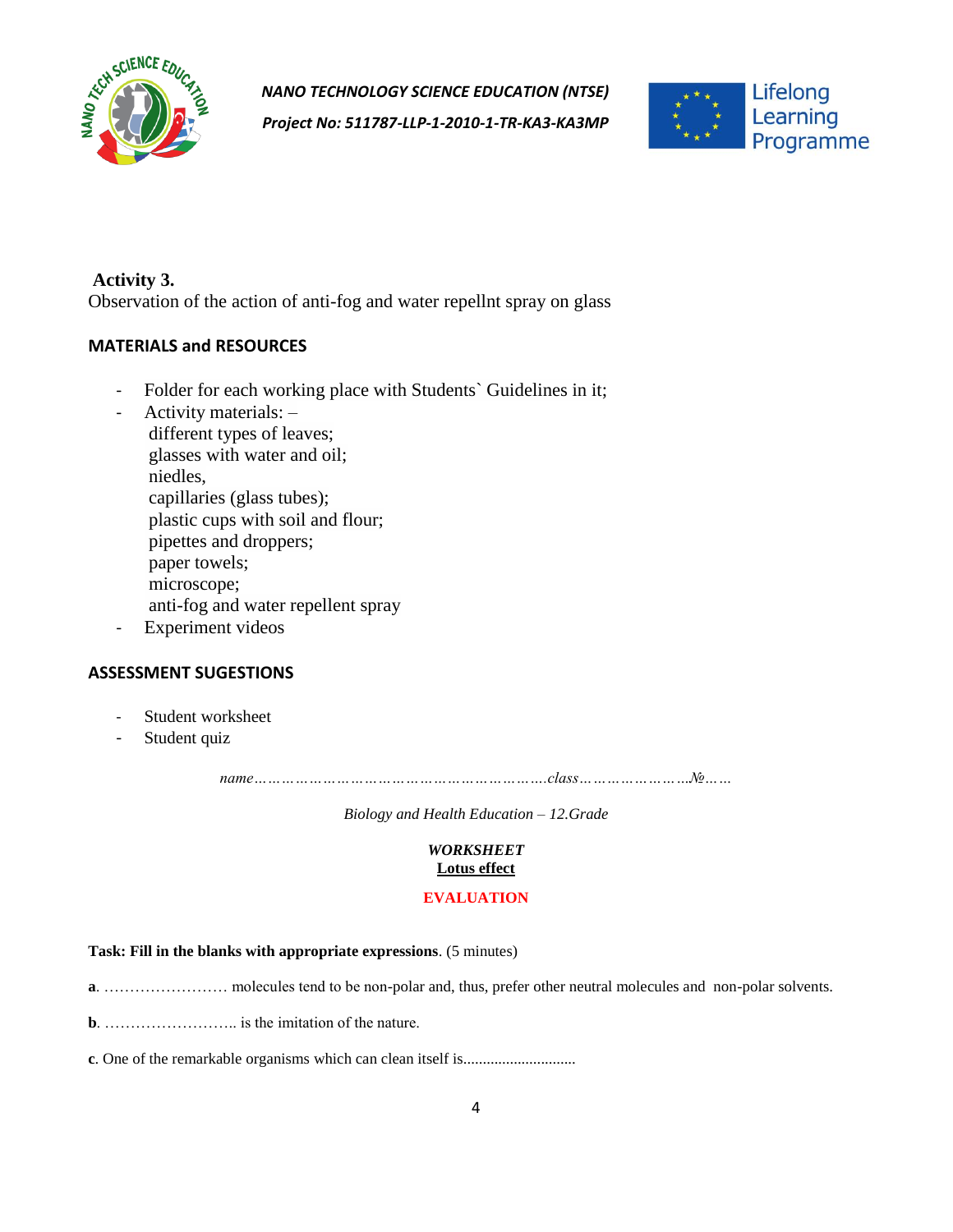

*Project No: 511787-LLP-1-2010-1-TR-KA3-KA3MP*



**d.** If carefully placed on the surface, a small needle can be made to ............................. on the surface of the water even though it is several times as ......................... as water.

**e**. When the capillary is immersed into wetting liquids like water, the water .............................. in the capillary. **IMPACT ON STUDENTS**

The students were really excited to participate in the lesson that introduces them to complex scientific knowledge about nanotechnology, presented in an interesting and entertaining way.

#### **STUDENTS' FEEDBACK**  *Expressed feedback*:

| Processed feedback (graphical results): |  |  |
|-----------------------------------------|--|--|
|                                         |  |  |
|                                         |  |  |
| (Diagrams/Graphs)                       |  |  |
|                                         |  |  |
|                                         |  |  |

## **CONCLUSION**

After the approbation of the lesson "Lotus effect" I see the location of this lesson in Bulgarian curriculum in 9 Grade (respectively in Grade 10 for language schools) during the study of the water as abiotic ecological factor. In this way the knowledges of students for water like leaving environment and ecological factor will be enriched and they will get an idea of the practical application of natural phenomena in human life(self-cleaning effect and biomimicry).

#### **References**